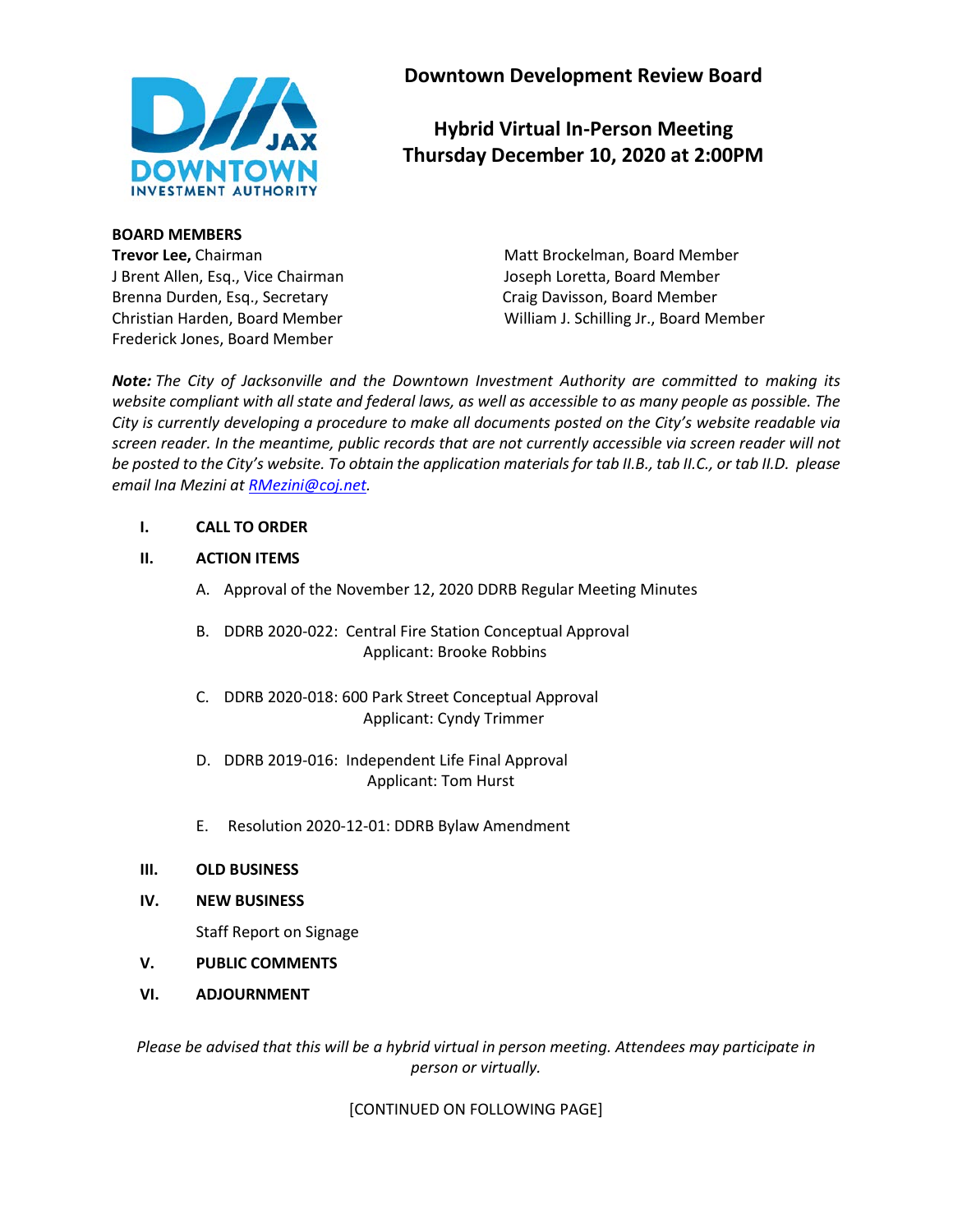Downtown Development Review Board DDRB Meeting Agenda – Thursday, December 10, 2020 Page 2

#### **PHYSICAL LOCATION**

Jacksonville Public Library-Main Library/Downtown 303 North Laura Street Multipurpose Room (located in the Conference Center) Jacksonville, Florida 32202

At present, all visitors are subject to a COVID-19 screening upon entering a City of Jacksonville building. In addition, a mandatory face covering requirement is in place for all public buildings pursuant to Emergency Executive Proclamation 2020-005.

**Directions to Multipurpose Room:** Upon entering Laura Street entrance to the Library, follow directions and signage for temperature check, then proceed into the Main Library. Walk counterclockwise around the grand staircase and you will see signs for the public elevators. Take the elevator down to level C for Conference Level. Exit the elevator and follow hallway out. Turn left out of the hallway and proceed through glass doors into Conference Center. The Multipurpose Room is the first room on the left.

#### **VIRTUAL LOCATION**

Interested persons desiring to attend this meeting virtually can do so via Zoom (including by computer or telephone) using the following meeting access information:

#### **By Computer**

<https://zoom.us/j/98596868344?pwd=bFJ1UEhrMmJ2SGNoKzNCdndzTmZLdz09>

**Meeting ID: 985 9686 8344 Passcode: 698693**

**One tap mobile** +1 (646) 558-8656 (New York) +1 (312) 626-6799 (Chicago)

**Find your local number:** <https://zoom.us/u/avyAuMLXj>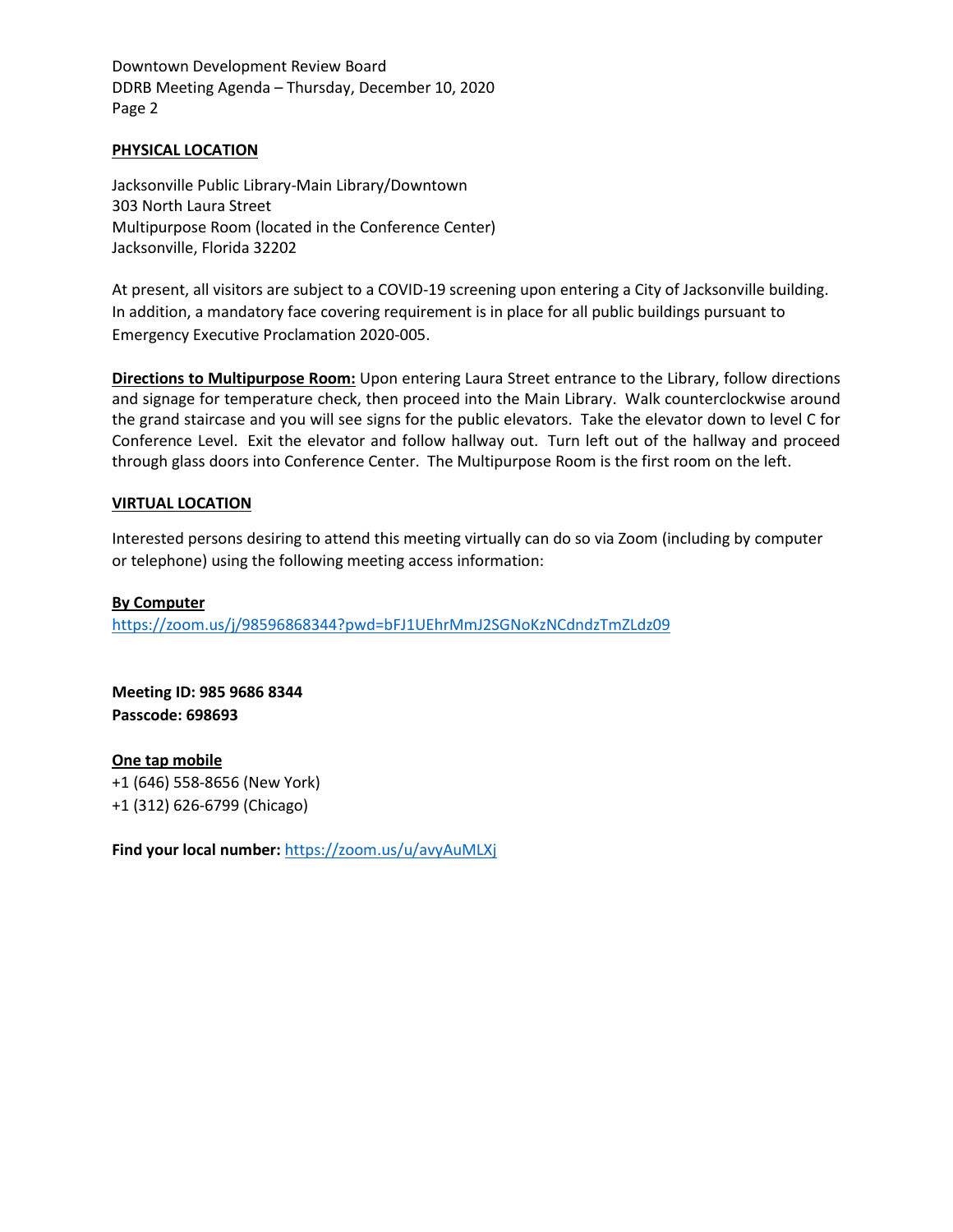

*Thursday, December 10, 2020, 2:00 p.m.* 

# **MEETING MINUTES**

**Board Members Present:** T. Lee, Chair; B. Durden, Esq. Secretary; C. Harden; B. Schilling; J. Loretta; M. Brockelman; C. Davisson and F. Jones.

**Board Members Excused:** B. Allen, Esq, Vice Chair

**DIA Staff Present:** Guy Parola, Operations Manager, Lori Radcliffe-Meyers, Redevelopment Coordinator, Ina Mezini, Marketing and Communications Specialist, and John Crescimbeni, Contract and Regulatory Compliance Manager.

**Representing Office of General Counsel:** Susan Grandin.

### **I. CALL TO ORDER**

#### **Meeting Convened: 2:02 p.m.**

Chairman Lee called the meeting to order at 2:02 p.m. Chairman Lee commented on holding a hybrid meeting. Chairman Lee walked through the procedures for anyone participating by Zoom.

#### **II. ACTION ITEMS**

#### **A. APPROVAL OF THE NOVEMBER 12, 2020 DDRB MEETING MINUTES**

### **A MOTION WAS MADE BY BOARD MEMBER SCHILLING AND SECONDED BY BOARD MEMBER BROCKELMAN APPROVING THE NOVEMBER 12, 2020 DDRB MINUTES.**

**THE MOTION PASSED 7-0-1 (DURDEN WAS ABSENT).**

### **B. DDRB 2020-022: CENTRAL FIRE STATION CONCEPTUAL APPROVAL APPLICANT – BROOKE ROBBINS**

Lori Radcliffe-Meyers reported that DDRB Application 2020-022 is requesting Conceptual Approval to redevelop the Central Fire Station located at 30 E Adams Street.

Chairman Lee asked for the applicant presentation.

Brooke Robbins, the Applicant/Agent presented the Central Fire Station.

Chairman Lee called for Public Comment.

No public comment.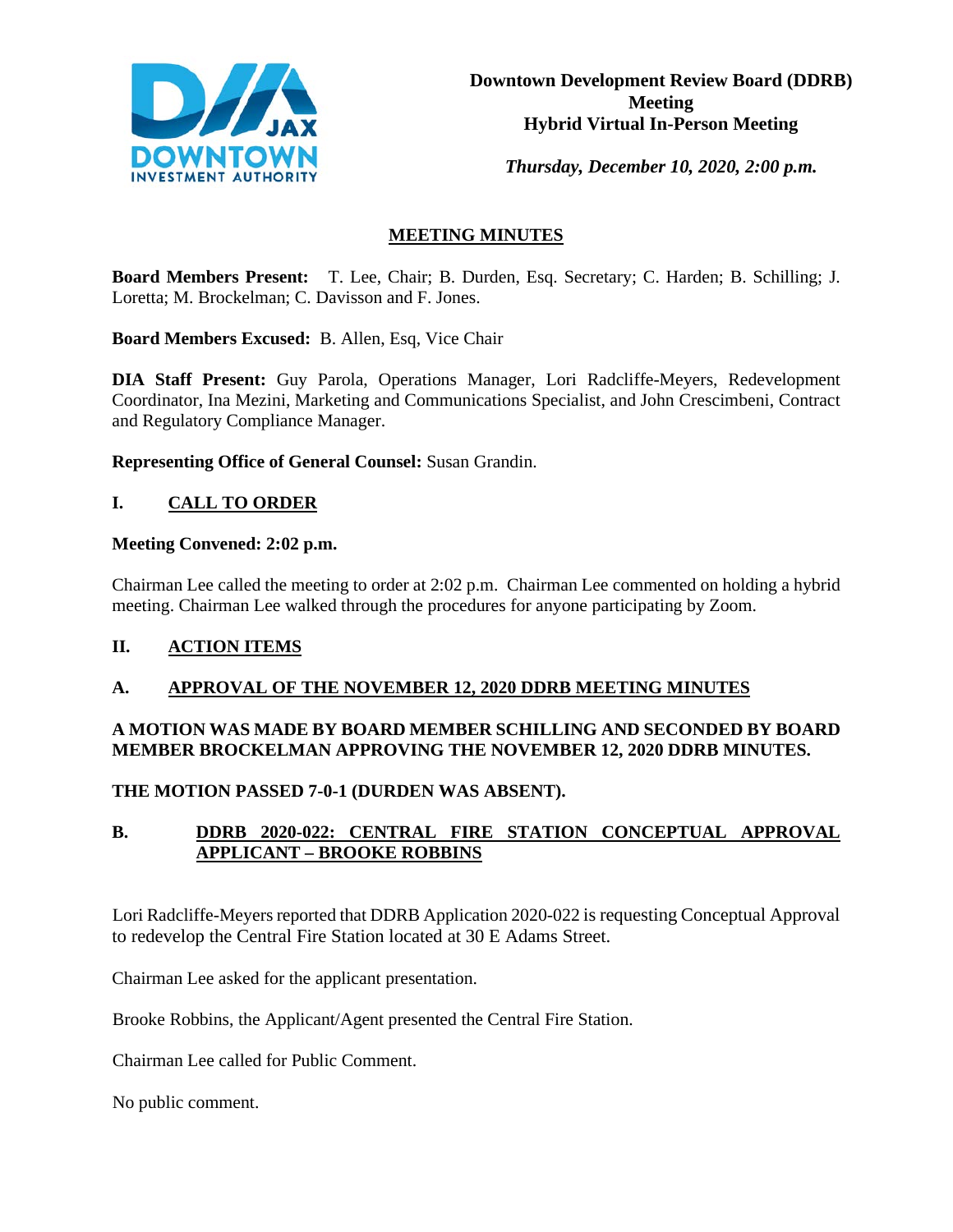Downtown Development Review Board (DDRB) – Hybrid Virtual In-Person Meeting Thursday, December 10, 2020 Page 2 of 6

Chairman Lee called for Board comment.

The Board discussed the project. There was concern regarding the applicants want to remove an existing tree along Adams Street.

The applicant discussed the issues.

The Board members continued the discussion.

Chairman Lee called for a motion.

### **A MOTION WAS MADE BY BOARD MEMBER BROCKELMAN AND SECONDED BY BOARD MEMBER HARDEN RECOMMENDING CONCEPTUAL APPROVAL OF DDRB APPLICATION 2020-022 WITH THE FOLLOWING RECOMMENDATIONS:**

- (A) Prior to submittal for final review, the developer shall meet with staff to: i) identify any deviations sought;
- (B) At final review, the developer shall provide enough detail so as to illustrate that the "Pedestrian Zone" meets the definition of such in the Ordinance Code, and meets the various requirements and design / amenity features for the "Pedestrian Zone;"
- (C) Streetlights, benches and street furnishings shall be placed in the Amenity Area. Street furnishings (e.g. benches, trash receptacles) shall be in accordance with the Downtown Streetscape Design Guidelines.
- (D) Redesign of the Streetscape along Adams Street to include retaining the Quercus virginiana and the addition of a second shade tree, which meets the definition of such.

#### **THE MOTION PASSED UNANIMOUSLY 8-0-0.**

#### **C. DDRB 2020-018: 600 PARK STREET CONCEPTUAL APPROVAL APPLICANT: CYNDY TRIMMER**

Lori Radcliffe-Meyers reported that DDRB Application 2020-018 seeks Conceptual Approval for a six-story Home 2 Suites hotel with an associated surface parking lot.

Chairman Lee asked for the applicant presentation.

Cyndy Trimmer, the Applicant/Agent presented the 600 Park Street project.

Doug Skiles presented the site plan.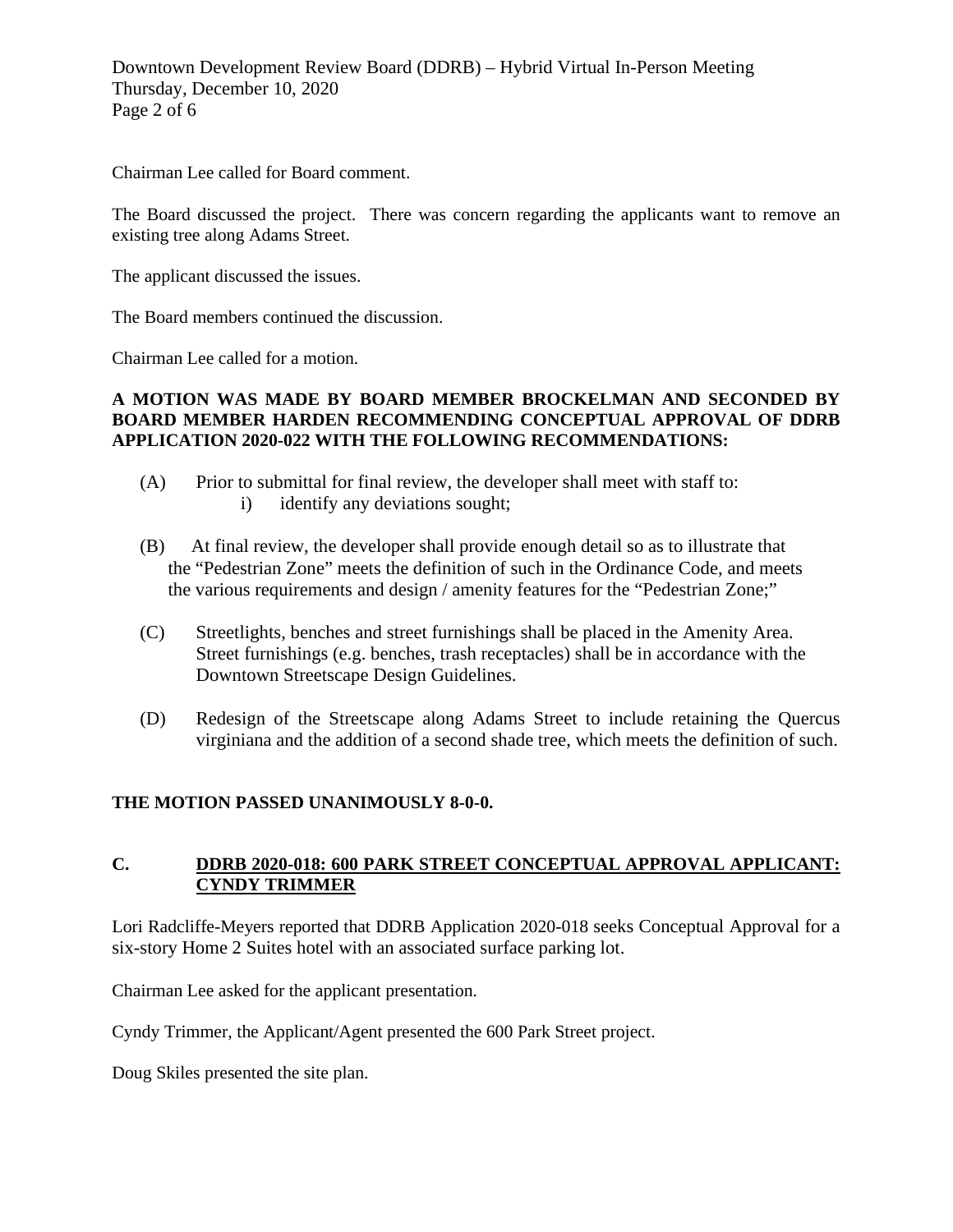Downtown Development Review Board (DDRB) – Hybrid Virtual In-Person Meeting Thursday, December 10, 2020 Page 3 of 6

Eric Casper presented the elevations.

Cyndy Trimmer continued to speak regarding the project.

Kelly Slay, Hotel Operator, spoke on the project.

Chairman Lee called for Public Comment.

Steve Congro spoke on the project.

Manish Kothari spoke on the project.

Chairman Lee called for Board comment.

The Board members discussed the project.

Board member Schilling spoke about a conflict and recused himself from the vote.

Cyndy Trimmer spoke to the Boards comments.

Eric Casper spoke to the Boards comments.

Board members provided additional feedback.

Doug Skiles addressed the comments.

Kelly Slay spoke to the comments.

Additional Board member comment.

Chairman Lee called for a motion.

Susan Grandin, OGC, spoke regarding the deviations.

The Board continued the discussion.

#### **A MOTION WAS MADE BY BOARD MEMBER DAVISSON AND SECONDED BY BOARD MEMBER HARDEN RECOMMENDING APPROVAL OF DDRB APPLICATION 2020-018 WITH THE FOLLOWING RECOMMENDATIONS:**

- (A) Prior to submittal for final review, the developer shall meet with staff to: ii) identify any deviations sought;
- (B) At final review, the developer shall provide enough detail so as to illustrate that urban open space meets the definition of such in the Ordinance Code, and meets the various requirements and design / amenity features for urban open space;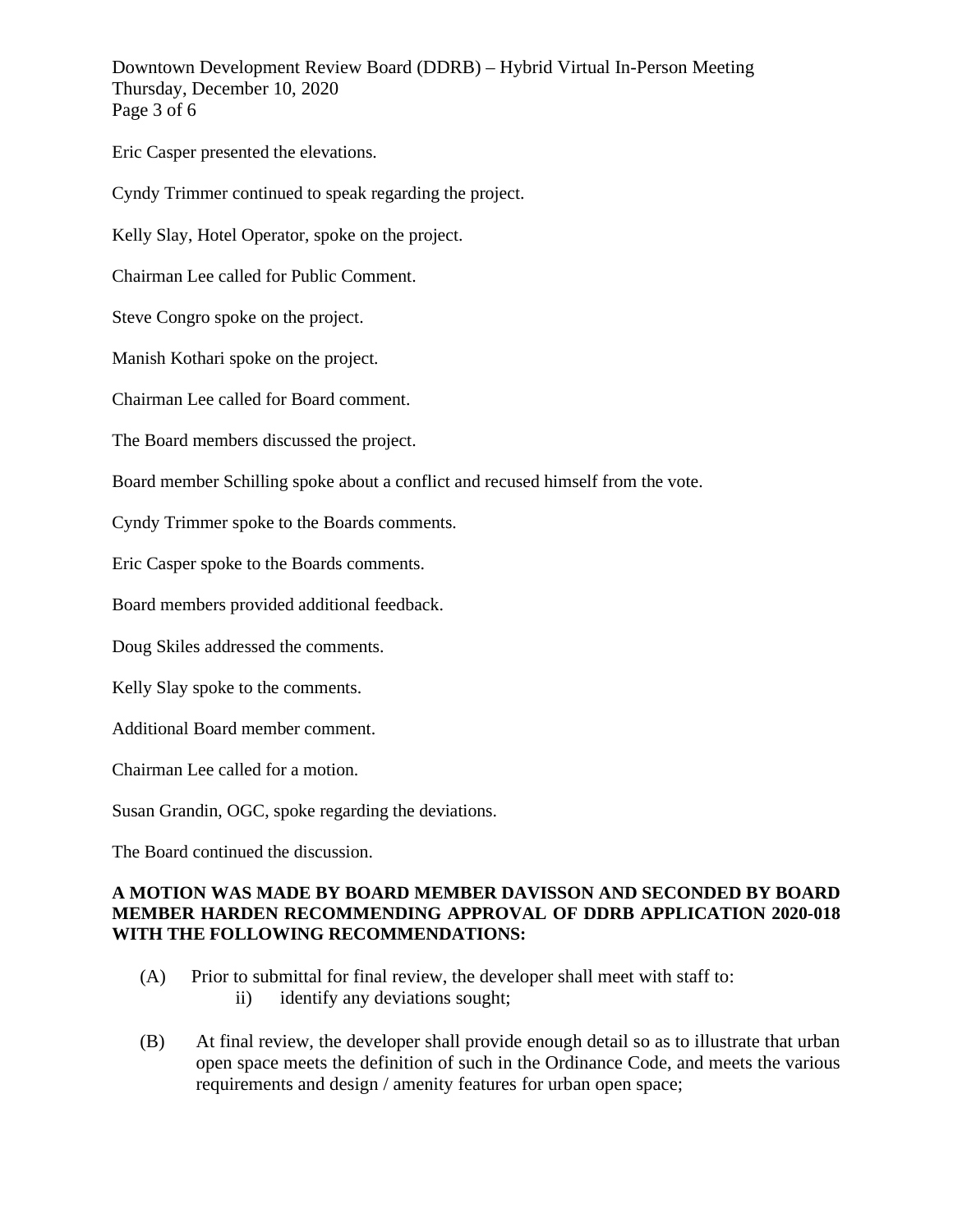Downtown Development Review Board (DDRB) – Hybrid Virtual In-Person Meeting Thursday, December 10, 2020 Page 4 of 6

- (C) Elevate the Architectural Design of the proposed Home 2 Suites;
- (D) Further development of the interior parking spaces, totaling 15, along Chelsea Street to create additional programming/activation of the parcel including the enhancement of the bioswale;
- (E) At final review, the developer shall provide enough detail so as to illustrate that the "Pedestrian Zone" meets the definition of such in the Ordinance Code, and meets the various requirements and design/amenity features for the "Pedestrian Zone;"
- (F) Streetlights, benches and street furnishings shall be placed in the Amenity Area. Street furnishings (e.g. benches, trash receptacles) shall be in accordance with the Downtown Streetscape Design Guidelines.

### **THE MOTION PASSED 7-0-1 (SCHILLING OBSTAINED).**

### **D. DDRB 2019-016: INDEPENDENT LIFE FINAL APPROVAL – APPLICANT: TOM HURST**

Lori Radcliffe-Meyers reported that DDRB Application 2019-016 seeks Final Approval for the adaptive reuse of the Independent Life Building.

Chairman Lee asked for the applicant presentation.

Tom Hurst, the Applicant/Agent presented the Independent Life Building adaptive reuse.

Doug Skiles spoke on the site plan.

Tom Hurst continued the presentation.

Chairman Lee called for Public Comment.

No public comment.

Chairman Lee called for Board comment.

The Board members discussed the project.

The Board discussed the multiple driveways along Church Street.

Tom Hurst discussed the Board comments.

Doug Skiles addressed the Board comments.

Chairman Lee called for further Board discussion.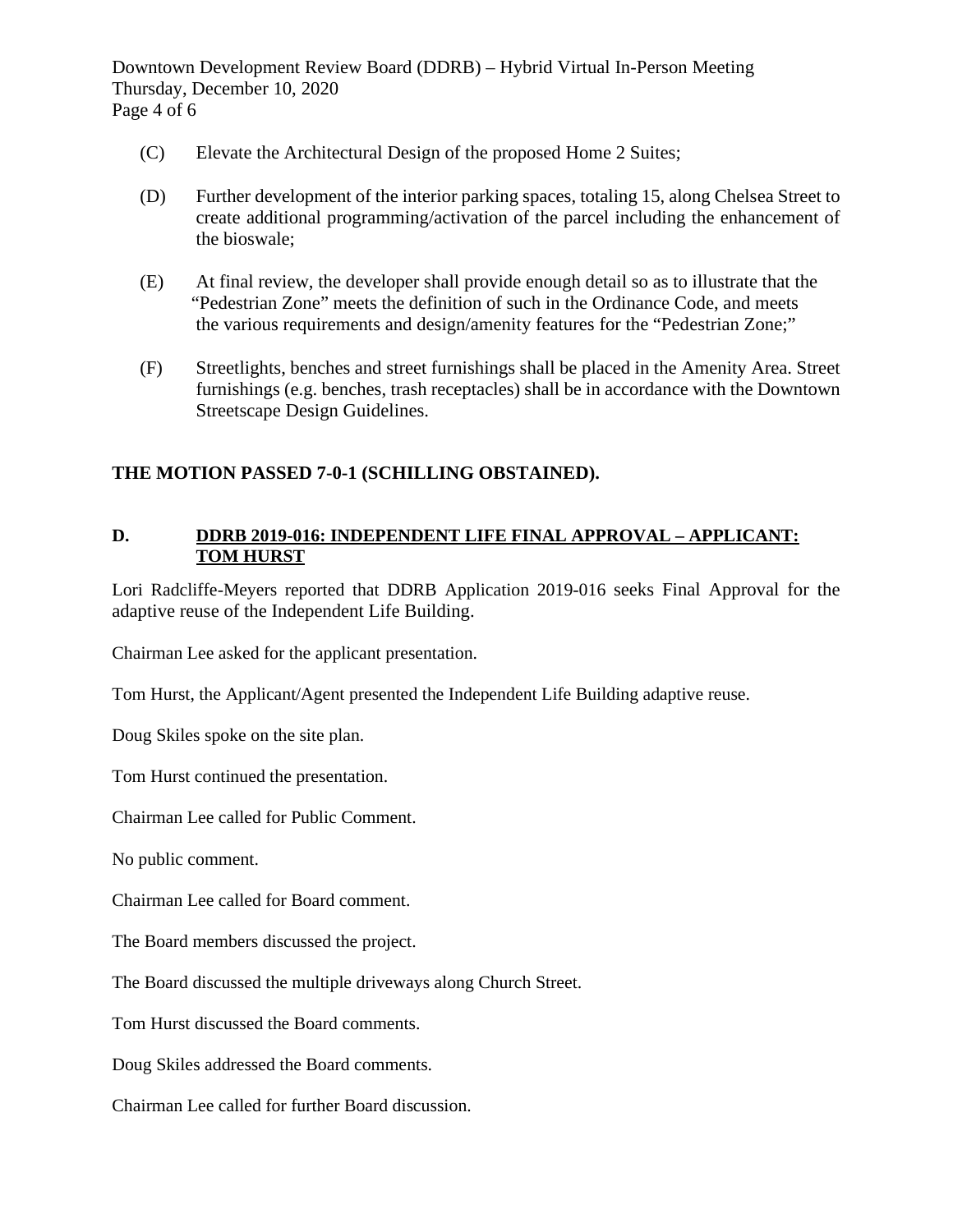Downtown Development Review Board (DDRB) – Hybrid Virtual In-Person Meeting Thursday, December 10, 2020 Page 5 of 6

The Board continued to discuss the parking lot and the multiple driveways. Chairman Lee called for a motion.

#### **A MOTION WAS MADE BY BOARD MEMBER HARDEN AND SECONDED BY BOARD MEMBER BROCKELMEN RECOMMENDING APPROVAL OF DDRB APPLICATION 2019-016 WITH THE FOLLOWING CONDITION AND DEVIATION:**

- (A) If any further changes to the exterior of the building are required by the National Park Service, Historic Preservation Commission or Historic Preservation staff, the requirements will not be considered administrative and the project will be brought back to DDRB for approval;
- (B) Deviation to Sec. 656.361.6.2.L. Screening and Landscaping of Surface Parking, Trash, Storage and Loading Areas to allow for a reduction in the required square footage of landscape provided from 10' of landscape for every linear foot of street frontage to 3.45' of landscape provided along Duval Street and 2.61' of landscape provided along Church Street.

## **THE MOTION PASSED 7-1-0. (LORETTA OPPOSED).**

#### **E. RESOLUTION 2020-12-01 BYLAWS AMENDMENT**

Susan Grandin, OGC, presented Resolution 2020-12-01.

Chairman Lee asked for Board comment.

The Board discussed the amendment.

### **A MOTION WAS MADE BY BOARD MEMBER BROCKELMAN AND SECONDED BY BOARD MEMBER JONES RECOMMENDING APPROVAL OF RESOLUTION 2020-12-01.**

#### **THE MOTION PASSED 7-0-1. (HARDEN WAS ABSENT).**

### **III. OLD BUSINESS None**

#### **IV. NEW BUSINESS**

Lori Radcliffe-Meyers provided an overview of the staff report on the status of signs in the Downtown Overlay.

Chairman Lee thanked staff for putting together the information.